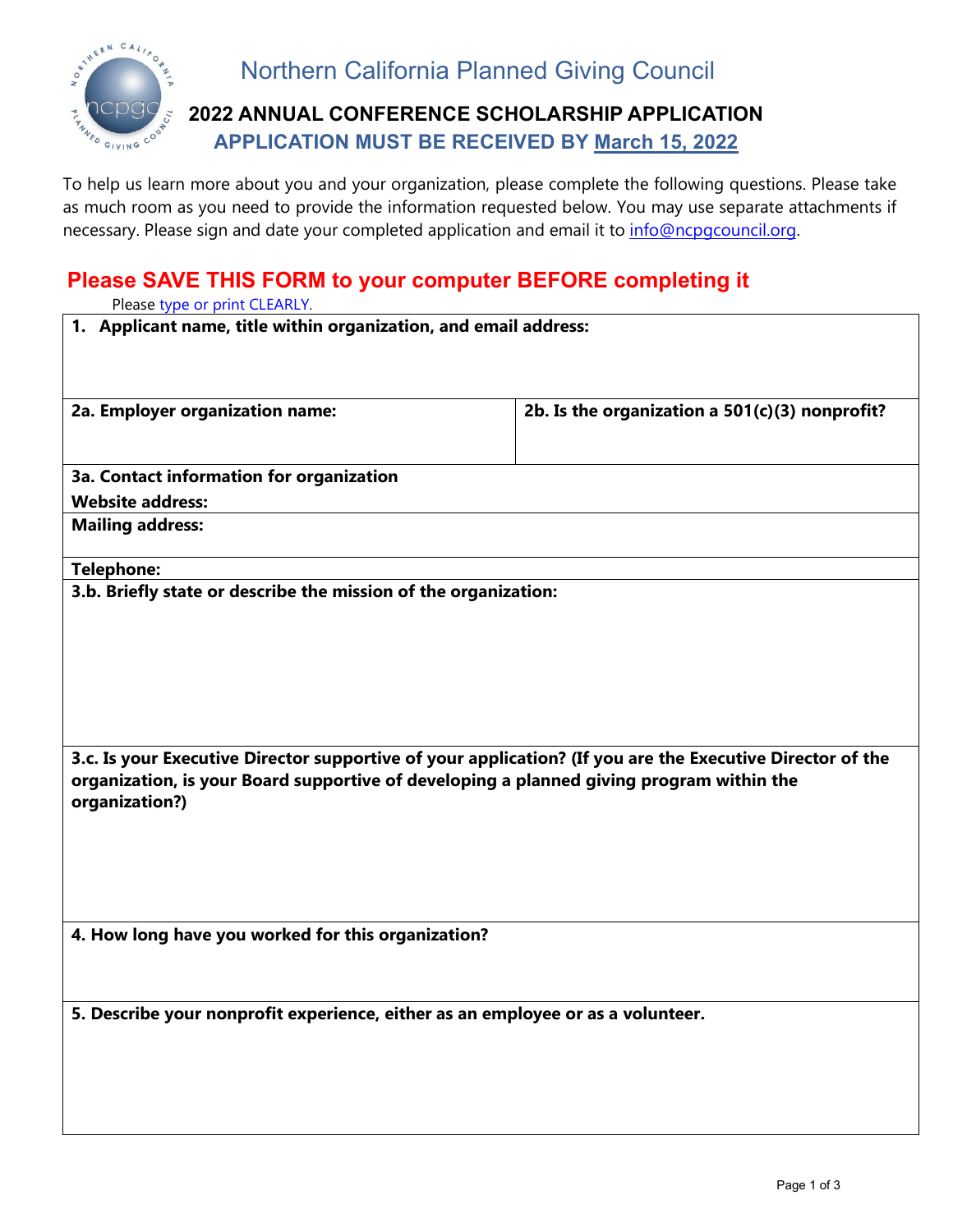

**2022 ANNUAL CONFERENCE SCHOLARSHIP APPLICATION APPLICATION MUST BE RECEIVED BY March 15, 2022**

| 6. In your current position, what percentage of your time is spent on fundraising?                                                                                                                                                                                                      |
|-----------------------------------------------------------------------------------------------------------------------------------------------------------------------------------------------------------------------------------------------------------------------------------------|
|                                                                                                                                                                                                                                                                                         |
| 7. Does your organization currently have a planned giving program? Please describe.                                                                                                                                                                                                     |
|                                                                                                                                                                                                                                                                                         |
| 8. Please list the board of directors here, or if they are on your organization's website, please paste a<br>link.                                                                                                                                                                      |
|                                                                                                                                                                                                                                                                                         |
| 9. What percentage of the board members come from the community your organization serves?                                                                                                                                                                                               |
| 10. In the last 12 months, approximately how many times has the organization received any estate gifts,<br>received notice of inclusion in a donor's estate plan (will, trust, retirement account, etc.), or been asked<br>by a donor how to plan a legacy gift?                        |
| 11. Briefly describe what steps (if any) your organization has recently taken to develop, implement,<br>and/or restart a planned or legacy giving program? (E.g., strategic planning, new staff or new<br>responsibility to existing staff, advisory committee, board engagement, etc.) |